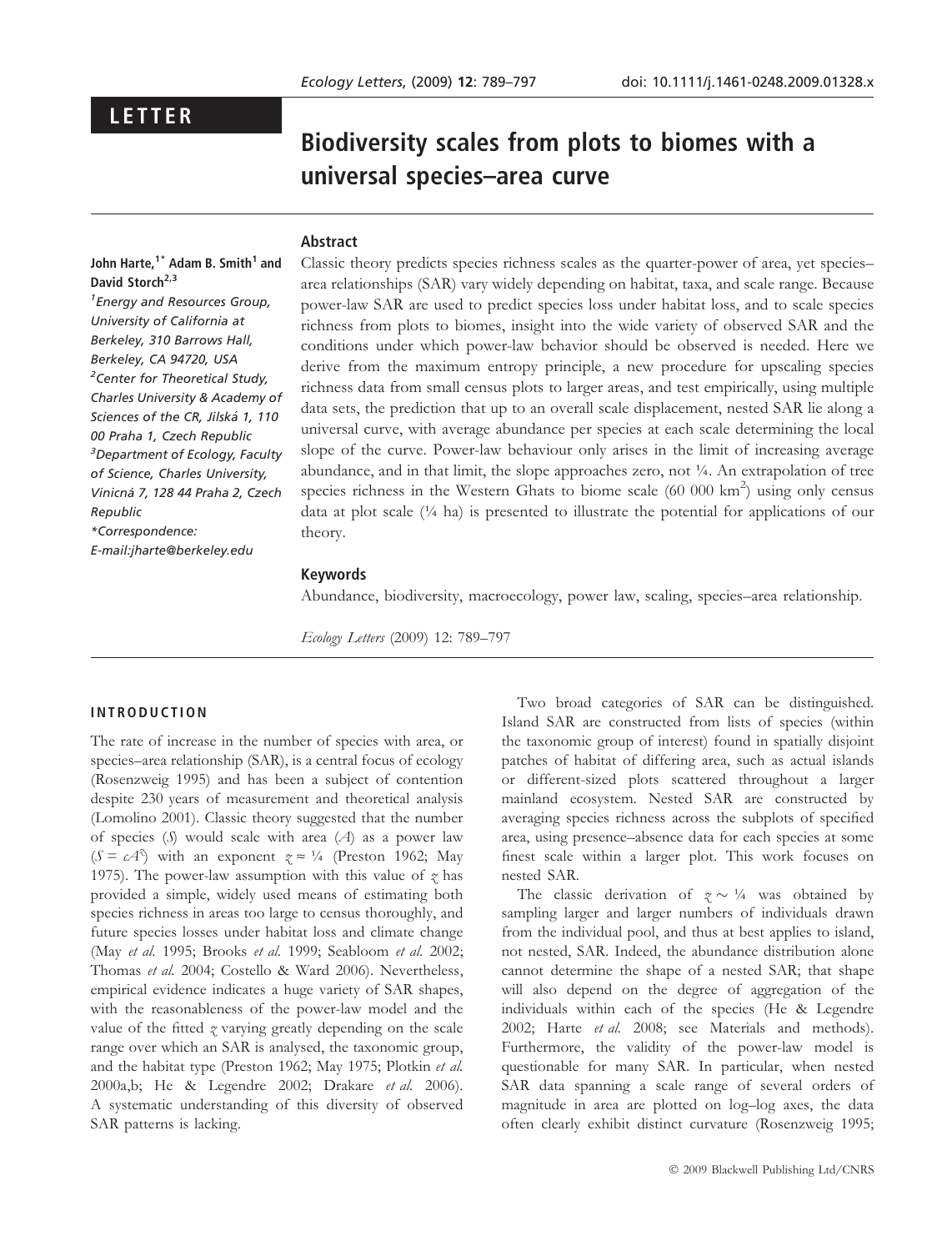Plotkin et al. 2000a,b; He & Legendre 2002; Drakare et al. 2006; Harte et al. 2008); such curvature arises even when the  $R^2$ -values of linear regressions on log-log scales exceed 0.98 as is typical in SAR analyses.

Here we modify and extend a previously developed application (Harte et al. 2008) of the maximum entropy principle from information theory (Jaynes 1982; MaxEnt) to accomplish three closely related goals. We show that: (i) a single quantity, the average species abundance at any specified 'anchor' spatial scale, uniquely and accurately predicts the shape of the SAR at larger or smaller scales and thus the theory permits extrapolation to biome scale of species richness from representative small plots nested within a biome; (ii) excluding the trivial case in which each individual is a unique species, exact power-law behaviour for the SAR emerges only in the limit of increasing average species abundance; (iii) in that powerlaw limit,  $\gamma$  approaches 0, not  $\frac{1}{4}$ . We test these predictions against multiple empirical SAR for plant and bird assemblages. Finally, we provide an application of the upscaling inference procedure by successfully extrapolating tree species richness from 48 ¼-ha plots in the Western Ghats to the entire  $60\ 000\ km^2$  preserve; although this is only a single test of the upscaling procedure over such a huge spatial scale range, it is presented to encourage other tests, which if successful would lead to eventual applications to biome-scale studies of biodiversity.

The theory developed here differs from that in Harte et al. (2008) in three essential ways. First, that previous work was a top–down theory that allowed prediction of the SAR at smaller scales from knowledge of species richness and total abundance at some largest scale. Thus, it permitted prediction of information that is frequently available (small-scale species richness) from information that is rarely available (biome-scale species richness). Here, we modify the methods developed in the previous paper in such a way so as to allow the maximum entropy principle to be used to upscale knowledge of species richness at a small scale, where it is often available. This difference is consequential because of widespread interest in having reliable predictions of species richness at large spatial scales. Second, we show that a result hinted at in Harte et al. (2008) concerning the limiting case of powerlaw behaviour for the SAR is stronger than anticipated there. In the previous work we speculated that the powerlaw limit, in which abundance approaches  $\infty$ , corresponded to a value of  $z \sim 0.16$ . In fact, using the revised upscaling methods developed here, we show that the power-law limit corresponds to  $\zeta \rightarrow 0$ , not 0.16. Third, we use a mix of published and new extensive data sets to demonstrate the universality of the SAR behaviour predicted by our theory.

# MATERIALS AND METHODS

#### Theoretical background

We write the SAR in the form:

$$
S(A) = S_0 \sum_{n=1}^{N_0} [1 - P(0|n, A, A_0)] \phi(n|S_0, N_0).
$$
 (1)

Here  $A_0$  is the area at some specified largest spatial scale under consideration, while  $S_0$  and  $N_0$  are the total number of species and individuals, respectively within  $A_0$ ; A is the area of an arbitrarily selected cell nested within  $A_0$  and  $S(A)$ is the expected number of species in  $A$ . Equation 1 states that the expected number of species in a cell of area A located within a larger region of area  $A_0$  is the total number of species,  $S_0$ , in  $A_0$  times the sum of the probabilities of the occurrences in A of each of those species.

The term  $\phi(n|S_0, N_0)$  is the species abundance distribution, which is the probability that a species picked at random from the species pool in  $A_0$  has *n* individuals. To understand the term  $1 - P(0 | n, A, A_0)$  in eqn 1, consider the more general function  $P(m | n, A, A_0)$ , characterizing the individual species. It is a spatial abundance distribution, defined as the probability that a species with abundance *n* in  $A_0$  has *m* individuals in a census patch of area A nested within  $A_0$ . The expression  $1 - P(0 | n, A, A_0)$  is thus the probability that a species with  $n$  individuals in  $A_0$  is present in such a cell of area A. Explicit expressions for  $\phi(n|S_0,N_0)$  and  $P(m|n, A, \theta)$  $A_0$ ) were derived in Harte *et al.* (2008) using methods summarized in Appendix S1.

MaxEnt provides a method for inferring from incomplete knowledge the shape of a probability distribution. In particular, it was proven (Jaynes 1982) that maximizing the information entropy [in its simplest form, information entropy =  $-\Sigma P \ln (P)$  of the distribution, P, under the available constraints yields the most likely, or least biased, functional form of the distribution. Here, most likely or least biased means the smoothest possible distribution that satisfies the constraints. Maximization under constraint is carried out using the method of Lagrange multipliers (Stewart 2007). In Appendix S1, we provide a very basic explanation of the MaxEnt method.

In applications of MaxEnt, a critical issue is identifying the constraints. In Harte et al. (2008), we assumed an ecosystem characterized by four state variables, in loose analogy with the state variables such as pressure, volume, temperature, and number of moles in thermodynamics. The selected state variables are: ecosystem area  $(A_0)$ , total species richness  $(S_0)$  within  $A_0$ , total number of individuals  $(N_0)$  in the  $S_0$  species, and total metabolic rate  $(E_0)$  of the  $N_0$ individuals. Along with a normalization condition, the ratios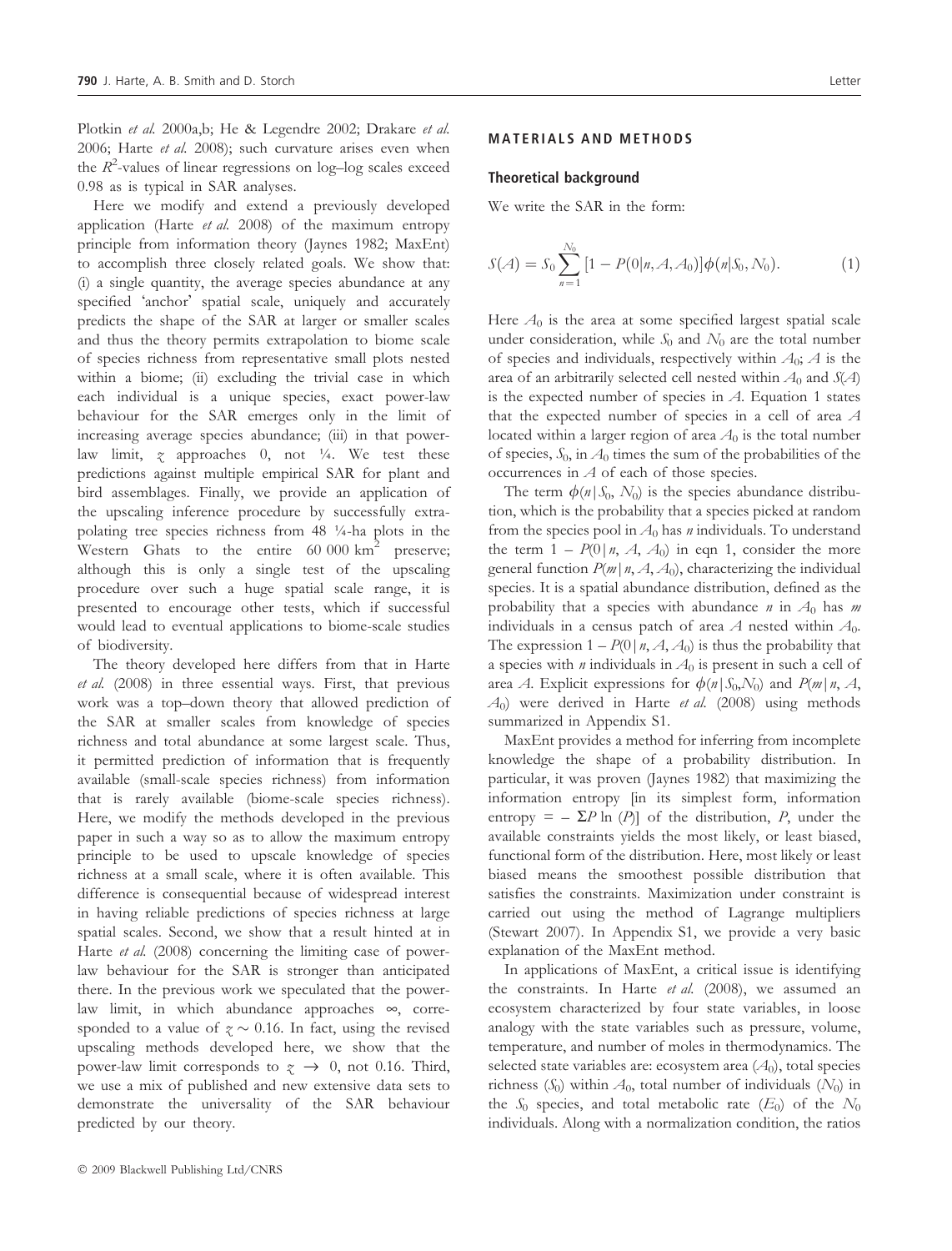of these state variables provide the needed constraints on a joint probability distribution,  $R(n, \epsilon)$ , over the abundances of the species and the rates of metabolic energy consumption by the individuals in the species (for details, see Appendix S1). Thus, the mean of the species abundance distribution is given by  $N_0/S_0$  and the mean of the distribution of metabolic rates over the species is  $E_0/S_0$ . We denote the spatial scale at which state variables are specified as the 'anchor scale'.

By maximizing the information entropy of that joint probability distribution under the constraints imposed from knowledge of the ratios of the state variables, we showed in Harte et al. (2008) that if  $S_0$  is sufficiently large so that  $e^{-S_0}$  < < 1, then the species abundance distribution,  $\phi$ , is the Fisher log series,

$$
\phi(n|S_0, N_0) = c_{\phi,0} \cdot e^{-\lambda_{\phi,0}n}/n,
$$
\n(2)

where  $c_{\phi,0}$  a normalization constant, and  $\lambda_{\phi,0}$ , a Lagrange multiplier, are given by satisfying the constraints that mean of *n* over the distribution is equal to  $N_0/S_0$ , and that  $\phi$  is normalized to 1.

These constraints lead to the following determining equations for  $\lambda_{\phi,0}$  and  $\epsilon_{\phi,0}$ , and thus the species abundance distribution, at the arbitrary spatial scale  $A_0$ :

$$
\frac{S_0}{N_0} \sum_{n=1}^{N_0} e^{-\lambda_{\phi,0}n} = \sum_{n=1}^{N_0} \frac{e^{-\lambda_{\phi,0}n}}{n}
$$
 (3)

and

$$
c_{\phi,0} = \frac{N_0}{S_0} \frac{\left(1 - e^{-\lambda_{\phi,0}}\right)}{\left(e^{-\lambda_{\phi,0}} - e^{-\lambda_{\phi,0}(N_0 + 1)}\right)}.\tag{4}
$$

As shown in Harte et al. (2008), while the constraint of total metabolic energy,  $E_0$  is needed to derive eqn 2, the actual form of the species abundance distribution depends only on  $S_0$  and  $N_0$ , not on the numerical value of  $E_0$ .

The spatial abundance distribution for each species with known abundance,  $n$ , in  $A_0$ , can also be derived from MaxEnt. In Harte et al. (2008), we showed that

$$
P(m|n, A, A_0) = c_P \exp(-\lambda_P m), \qquad (5)
$$

where  $c_P$  and another Lagange multiplier,  $\lambda_P$ , both depend on  $n$ ,  $A$ , and  $A_0$  and are calculated by satisfying the constraints that P, summed from  $m = 0$  to n, is normalized to 1 and that the mean of *m* over the distribution is  $nA/A<sub>0</sub>$ . We note that the spatial pattern in the distribution of individuals within species predicted by eqn 5 is not the same

as the binomial distribution predicted by the random placement model (Coleman 1981). Relative to the random placement model, eqn 5 predicts aggregation of individuals. Extensive tests of eqn 5 for plant data are presented in Harte et al. (2008).

#### Extending the theory to permit upscaling

At this stage, we depart from Harte *et al.* (2008). There we used a downscaling procedure for calculating the consequences of eqn 1 for areas smaller than the anchor scale  $A_0$ . To do that, we fixed the abundance distribution,  $\phi$ , at the anchor scale  $A_0$ , where the values of  $S_0$  and  $N_0$  are presumed to be known, and then to implement eqn 1 we calculated  $1 - P(0 | n, A, A_0)$  from eqn 5 at each scale smaller than  $A_0$ . Here, however, we wish to use eqn 1 to upscale, so that we can predict species richness at scales larger than the anchor scale. The derivations in Harte et al. (2008) can only be used to downscale from the anchor scale, and S at each scale is presumed to depend solely upon  $S$  and  $N$  at the anchor scale. Now we use eqn 1 in an iterative procedure that allows us to downscale or upscale because it is re-calculated at each scale with new constraint information, the values of  $S$  and  $N$  at the halved or doubled spatial scales.

To illustrate this, consider the simpler case of downscaling first. Now, we require only the special case of eqn 5 that is applicable to a scale halving:

$$
P\left(0|n, \frac{A_0}{2}, A_0\right) = \frac{1}{n+1}.
$$
 (6)

The apparent discrepancy between eqns 5 and 6 is illusory because for  $A = A_0/2$ , the Lagrange multiplier  $\lambda_P$  in eqn 5 is identically zero.

Using a notation in which  $\lambda_{\phi,A}$  is the Lagrange multiplier appearing in the log-series distribution (eqn 2) at anchor scale  $A$ , it is straightforward to show that if eqs 2, 4, and 6 are substituted into eqn 1, and the summation in eqn 1 is carried out, then

$$
S(A/2) = S(A)e^{\lambda_{\phi,A}} - N(A)\frac{1 - e^{-\lambda_{\phi,A}}}{e^{-\lambda_{\phi,A}} - e^{-\lambda_{\phi,A}(N(A)+1)}}
$$

$$
\left(1 - \frac{e^{-\lambda_{\phi,A}N(A)}}{N(A)+1}\right).
$$
(7)

If the value of  $\lambda_{\phi,A}$  determined by eqn 3 is substituted into eqn 7, then  $S(A/2)$  is determined. Because N scales linearly with area in a nested design,  $N(A/2) = N(A)/2$ , and now with knowledge of  $S(A/2)$  and  $N(A/2)$  this iterative process can be repeated to determine  $\lambda_{\phi,A/2}$  and  $S(A/4)$ , and so forth. In effect, the approach in Harte et al. (2008), in which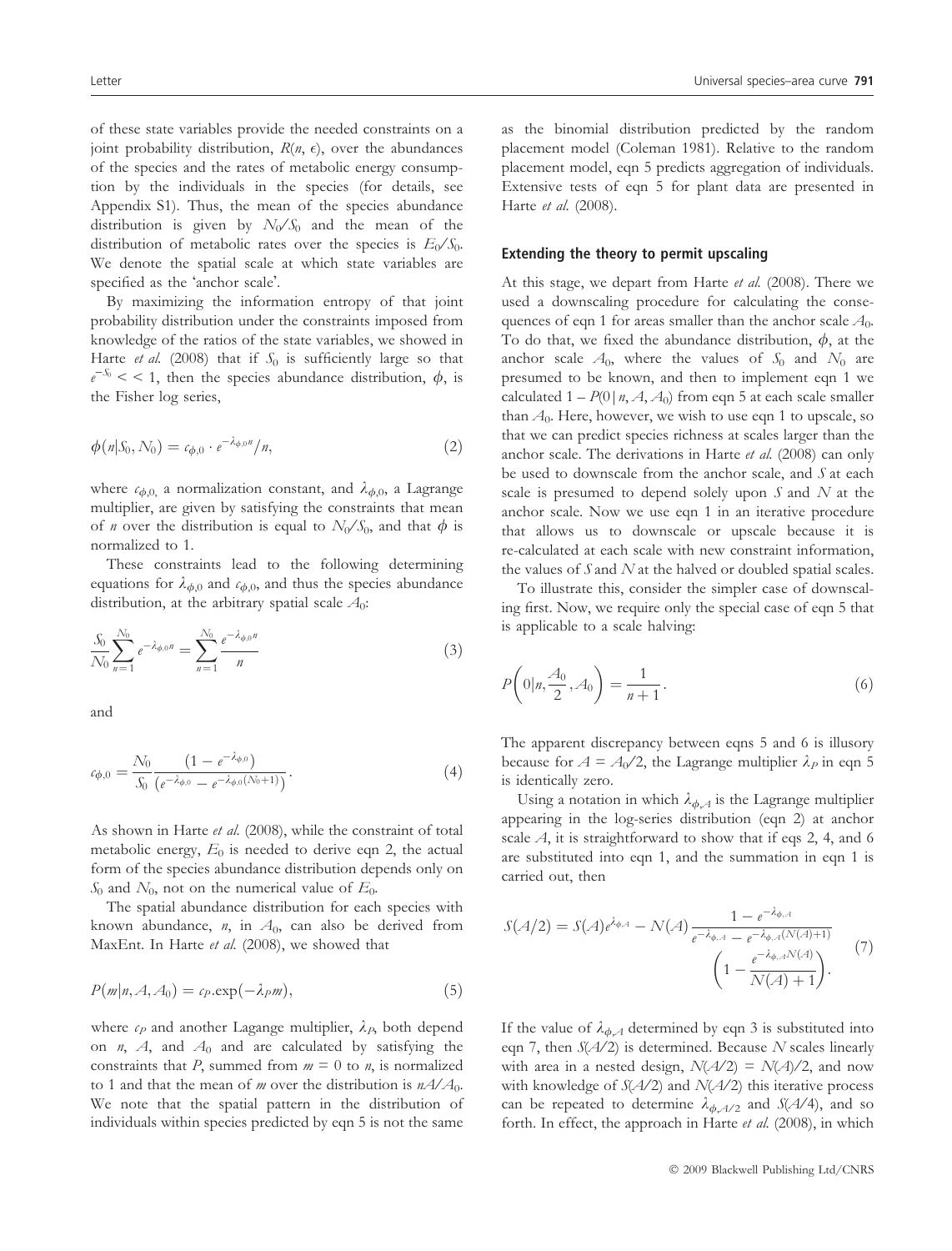the SAD only at the anchor scale is used, discards information whereas this modified approach updates the state variables at each successive scale interval.

More importantly, this modified approach can also be used to upscale species richness data from small plots to allow prediction of biome-scale species richness. In particular, suppose we want to know how many species are in a sampling unit that has area twice that of the anchor scale A at which  $S$  and  $N$  are known. We can iterate eqn  $7$  now to obtain:

$$
S(A) = S(2A)e^{\lambda_{\phi,24}} - N(2A)
$$
  

$$
\frac{1 - e^{-\lambda_{\phi,24}}}{e^{-\lambda_{\phi,24}} - e^{-\lambda_{\phi,24}(N(2A)+1)}} \left(1 - \frac{e^{-\lambda_{\phi,24}N(2A)}}{N(2A)+1}\right).
$$
 (8)

Here there are two unknowns:  $S(2A)$  and  $\lambda_{\phi,2A}$ .  $N(2A)$  is of course equal to  $2N(A)$ , but a second equation relating  $S(2A)$ and  $\lambda_{\phi,2A}$  is still needed. Equation 3 provides that second relationship if it is rewritten in the equivalent form:

$$
\frac{S(2A)}{N(2A)}\sum_{n=1}^{N(2A)}e^{-\lambda_{\phi,24}n} = \sum_{n=1}^{N(2A)}\frac{e^{-\lambda_{\phi,24}n}}{n}.
$$
 (9)

Equations 8 and 9 can be solved numerically for S(2A) and the process can then be iterated up to an arbitrarily large spatial scale that is a multiple of two times the anchor scale area.

#### SAR metrics for data comparison

To characterize the shape of the predicted and observed SAR, we use two measures that can be calculated at every scale from both theory and SAR data: the local slope,  $\chi(A)$  = d log(S(A)/d log(A), and the local curvature,  $\eta(A)$ , of log(S) vs.  $log(A)$ . We define curvature in the standard way as:

$$
\eta(A) = \frac{\left(\frac{d^2 \log(S(A))}{d \log(A)^2}\right)}{\left(1 + z^2(A)\right)^{3/2}}.
$$
\n(10)

Because our data and our theoretical predictions are for discrete values of area, we calculate  $\gamma$  and  $\eta$  using differences rather than differentials. Hence,  $\chi(A) = 0.5[\ln(S(A)/S(A/2))]$ + ln(S(2A)/S(A))]/ln(2) and  $\eta(A) = [\ln(S(A/2)) + \ln(S(2A))]$  $-2\ln(S(A))$ /[ln<sup>2</sup>(2) (1 +  $\chi^2(A)$ )<sup>3/2</sup>].

## Data

To test our predictions for the shape of the SAR, we examined 41 empirical species–area curves and 194 values of each of  $\zeta$  and  $\eta$  at different  $N/S$  values along these curves. These data are from plant censuses in both wet and dry tropical forests, serpentine meadows, temperate montane forest understory, and avian communities in South Africa (details in caption of Fig. 1). They are data sets in which not only are species richness values measured over some range of spatial scales, but also a total abundance estimate is available at the anchor scale. This is essential because knowledge of the state variables,  $S$  and  $N$ , at that scale is needed to predict the SAR at finer scales. Our demonstration of the potential applicability of our theory for upscaling from small plots to biome-scale species richness values uses tree census data from the Western Ghats Preserve in India (details in caption of Fig. 2).

Total abundance census of plants poses certain unique problems. For grasslands, the main problem, resolving what an individual is, is generally resolved by the convention of counting ramets for clonal species. For the tree censuses, a convention is generally adopted to only count trees with a diameter-at-breast-height above some minimal value (e.g. 10 mm) and as long as that convention is consistently adhered to within a given data set, the MaxEnt procedure can be applied.

# RESULTS

The universal SAR and the power-law limit for the widely applicable case in which  $e^{-\tilde{S}i} \ll 1$  and  $N_i > S_{i}$ , it follows from either eqn 7 or 8 that

$$
z(\mathcal{A}) \approx \frac{1}{\ln(2)\ln(\frac{1}{\lambda_{\phi,\mathcal{A}}})}.\tag{11}
$$

The curvature at scale  $A$ ,  $\eta(A)$ , can also be expressed solely in terms of  $\lambda_{\phi,A}$ . But eqn 9 implies that under those same conditions, the Lagrange multiplier,  $\lambda_{\phi,A}$  is a function solely of  $N(A)/S(A)$ , and hence the shape of the SAR,  $S(A)$ , is a universal function of the ratio  $N/S$ , provided that at each scale  $e^{-S}$  < 1. In the limit  $N(A)/S(A) \rightarrow \infty$ , it follows from eqn 3 or 9 that  $\lambda_{\phi,A} \rightarrow 0$ . From eqn 11, it follows that in the  $N/S \rightarrow \infty$  limit,  $\gamma \rightarrow 0$ . But for all practical purposes, this is also the limit of increasing area because N increases linearly with area in a completely nested census design, whereas S increases more slowly. Thus, the powerlaw model is predicted to be increasingly valid in the limit in which area increases and  $\gamma$  decreases towards 0.

Because our theory predicts that the value of  $N/S$  at some specified scale determines the shape of the SAR at larger or smaller scales, all SAR have the same shape, differing only in the scale at which they share a common  $N/S$  value and the actual number of species at that value. Thus, we predict that all SAR are scale displacements of a universal SAR shape.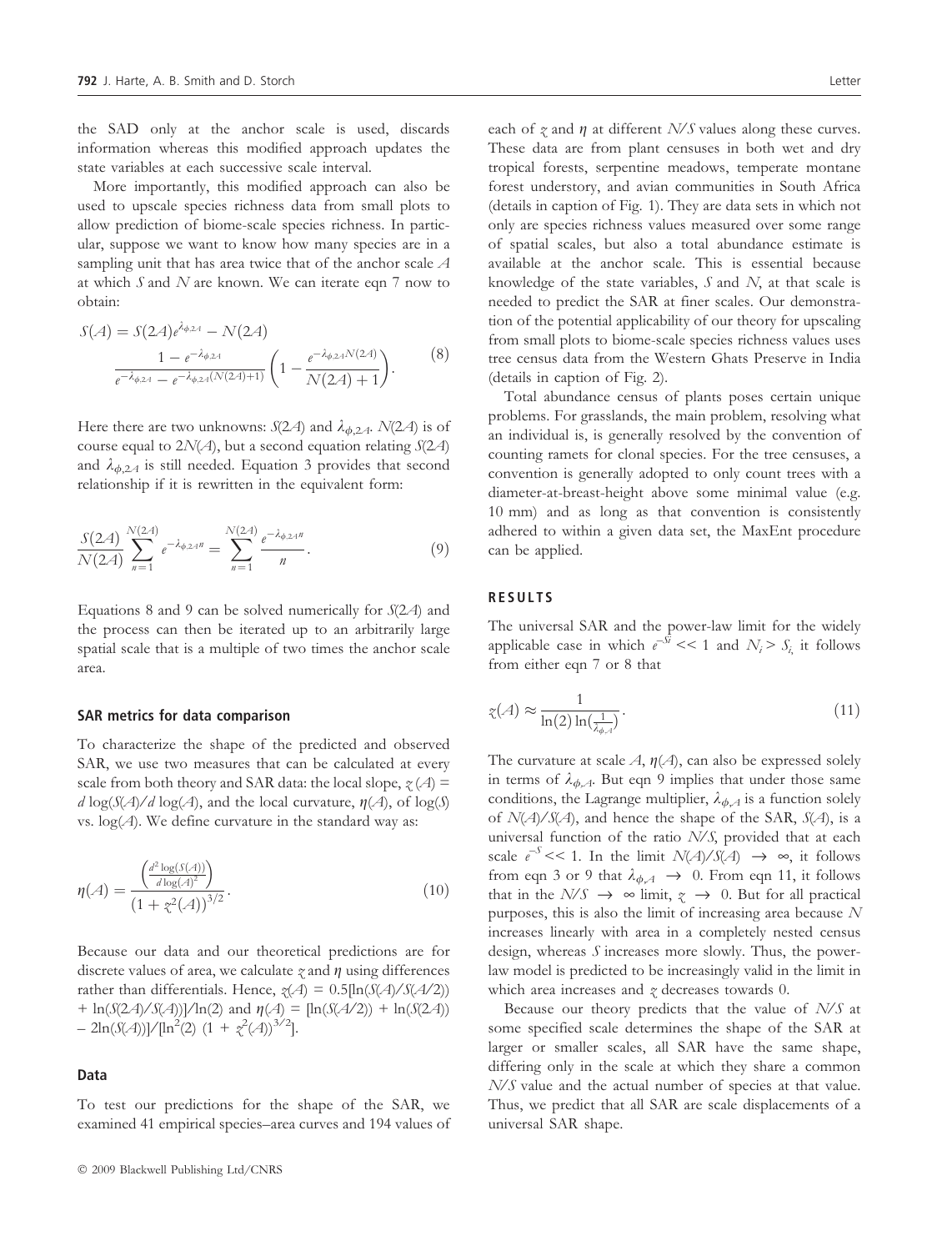

Figure 1 Predicted and observed values for (a) the slope parameter,  $z$ , and (b, c) the curvature,  $\eta$ , of nested species–area relationships for log(S) vs. log(A) plots, but expressed here as a function of  $\ln(N/S)$ . (b) All the predicted and observed curvature values are shown here. (c) The results of averaging all the curvature data and the theoretical predictions over binned intervals of  $N/S$  are shown here. In (a) and (b), the dashed and solid lines correspond to the theoretical prediction for anchor values of  $N_0 = 100$ ,  $S_0 = 10$ , and  $N_0 = 40$ ,  $S_0 = 20$ , respectively. In all the three figure parts, the theoretical predictions are generated by upscaling from the anchor values using eqns 3 and 8. In (a) and (b), filled triangles represent tree census data from three wet tropical forest plots (BCI, Cocoli, Sherman; Condit 1998; Hubbell et al. 1999, 2005); open squares represent understory vegetation census data in thirteen 1-m2 plots in Rocky Mountain conifer and aspen forests (Godinez & Harte, unpublished data); open triangles represent plant census data from five  $4-m^2$  and one 64-m<sup>2</sup> plots (census repeated for each of the 4 years) in temperate serpentine meadows (Green et al. 2003; Smith, unpublished data); filled circles represent data from South African bird censuses carried out during the peak breeding season in 2007 (October–December) at 15 transects located along the west–east productivity gradient, from Kalahari desert in Kgalagadi National Park to humid savannah in Kruger National Park; each transect comprised 32 census points and the distance between the neighbouring points was 1 km. Birds (recorded both acoustically and optically) were censused within 100 m distance around each point during the 20-minute period to ensure equal detectability of all species; open circles represent tree census data from a 10-ha dry tropical forest plot in Costa Rica (Enquist et al. 1999).

#### Numerical confirmation of universality

To demonstrate this numerically, we use eqns 8 and 9 to upscale S starting from the values of  $S_0$  and  $N_0$  at some 'anchor' scale. The solid and dashed lines in Fig. 1a show the predicted  $\gamma$  values for  $N_0 / S_0 = 2$  and 10, respectively. That the curves lie on top of each other is a numerical confirmation that the slope of the SAR is a function of  $N_0 / S_0$  alone. As area increases, N increases proportionally to area and thus faster than S, and so increasing  $N/S$  corresponds to increasing area. Because the predicted  $\gamma$  decreases with increasing  $N/S$ , this implies that SAR should exhibit negative curvature. This is confirmed in Fig. 1b, where the predicted curvatures for the same two anchor values of  $N/S$  as in Fig. 1a  $(N/S = 2$  and 10) again coincide, indicating dependence solely on that ratio.

From Fig. 1b, we see that theory predicts that the powerlaw limit for the SAR, which is the limit in which the curvature of a  $log(S)$  vs.  $log(A)$  plot approaches 0, is the limit of increasing  $N/S$ . In that limit, Fig. 1a shows that the predicted z does indeed decrease towards zero.

## Tests of theory

The central tendency of the observed  $\gamma$  values plotted against  $N/S$  is in fine agreement with the theoretical prediction (Fig. 1a). Although there is considerable scatter in the observed values of  $\eta$  plotted against  $N/S$  (Fig. 1b), the averages of binned curvature values are well predicted by theory (Fig. 1c). We would expect the relatively small observed variability in  $\chi$ -values around the central tendency shown in Fig. 1a to result in the large relative variability in observed  $\eta$ -values because curvatures are small differences of relatively large quantities; plotted on the same vertical scale from 0 to 1, the curvature values appear to be tightly clustered as the slopes. Thus, we note that while the predicted SAR curvatures for the South African bird data appear to deviate considerably from the observed values, the slopes themselves for the bird data appear to be in as good agreement as are the slopes for the plant data sets.

#### An application of upscaling

The predicted shape of the universal SAR is shown in Fig. 2, where the calculated values of species richness (X in the figure) are obtained by solving eqns 8 and 9 (upscaling) or the equivalent eqns 3 and 7 (downscaling) for the particular case of an anchor value of  $S_0 = 32.5$  species and  $N_0 = 109$ individuals, at an anchor scale of ¼ ha. These particular anchor values were chosen because they correspond to census data on tree species richness from the 60 000 km<sup>2</sup> Western Ghats Preserve in southern India (Krishnamani et al. 2004).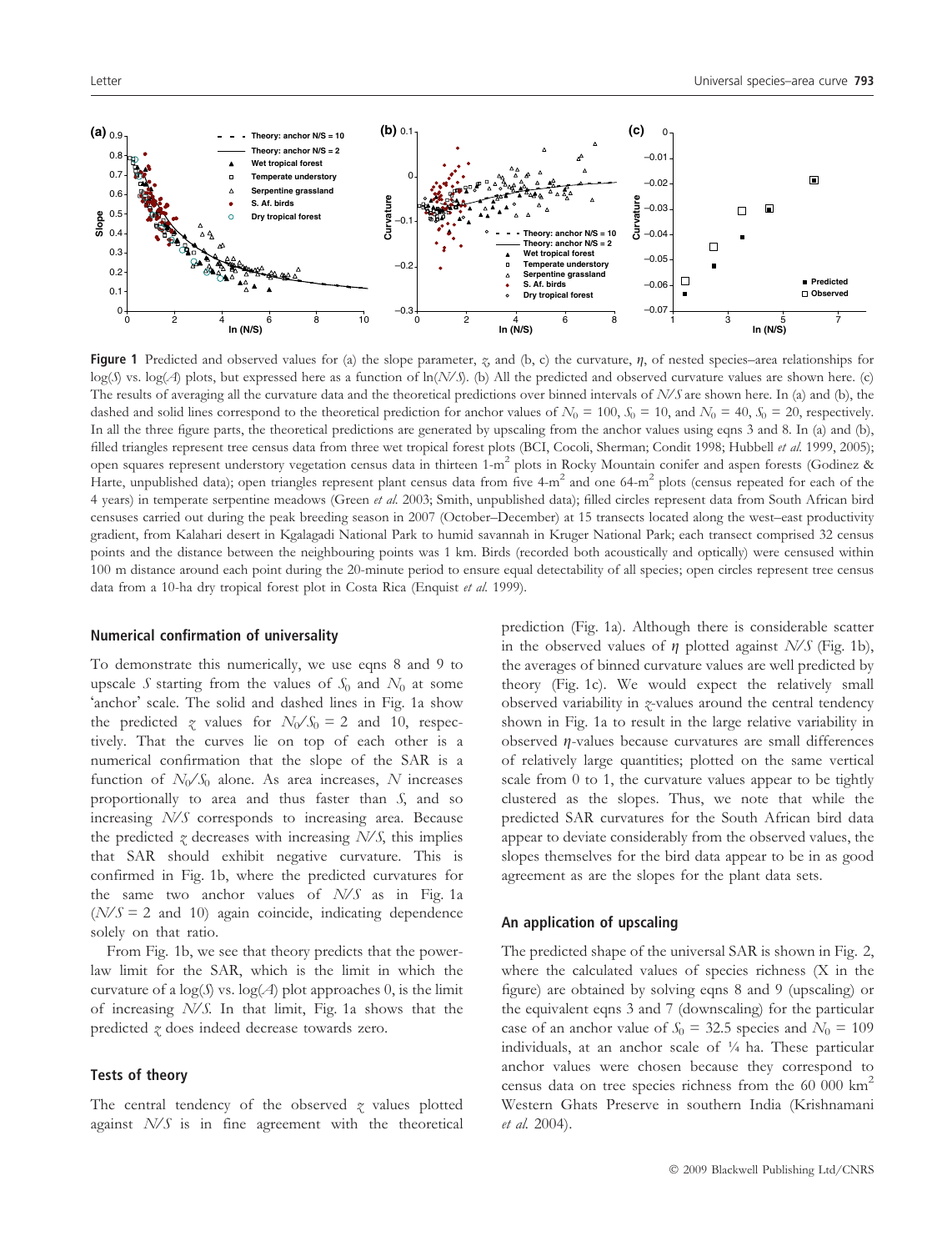

Figure 2 Test of upscaling and downscaling predictions for tree species richness in the Western Ghats. The input information for all the predicted values of species richness shown in the graph are the averages of total abundance and species richness in 48 ¼-ha plots scattered throughout the 60 000 km<sup>2</sup> preserve (Krishnamani et al. 2004). In those small plots, abundance and spatial distribution data for every tree species with  $\geq 30$  mm dbh were obtained and used to construct 48 species–area relationships spanning nested areas within each plot of 0.25, 0.125, 0.05, and 0.025 ha (averages shown by open squares in the graph). Currently  $\alpha$ . 900 tree species (data point at upper right in the graph) are identified in the preserve, with  $c$ . 5 new ones reported each year. Area is in units of square kilometre.

We now use these data to demonstrate the potential usefulness of our upscaling procedure. First, we note that downscaling from the anchor scale of ¼ ha predicts accurately the species richness data at these smaller scales (Fig. 2). Then, using eqns 8 and 9, and data only from the anchor scale of ¼ ha, MaxEnt also predicts a total of 1070 tree species in the entire preserve (Fig. 2). Approximately 900 species are currently identified, with several additional ones being reported each year (Krishnamani et al. 2004), and thus our extrapolation from  $\frac{1}{4}$  ha to 60 000 km<sup>2</sup>, a scale interval greater than  $2^{24}$ , yields a reasonable prediction for the upscaled total tree species richness.

### **DISCUSSION**

The predicted slope,  $z$ , of the SAR decreases with increasing  $N/S$  and thus increasing area. Because the absolute value of the curvature is predicted to decrease in that limit, the straight-line fit on log–log scales improves as that ratio increases. Indeed, if the predicted SAR over a range of areas spanning three powers of ten (ten doublings, 11 data points) at the largest areas plotted in Fig. 2 is fit to a power-law

Many authors (Rosenzweig 1995; Plotkin et al. 2000b; Fridley et al. 2006; He et al. 2006) have noted that across larger spatial scale ranges (which tend to correspond to larger average abundance per species because N increases roughly in proportion to area and S increases more slowly) fitted  $\gamma$  values tended to drop well below  $\frac{1}{4}$ . Notably, low slopes ( $\zeta$  < 0.1) of the SAR have been reported for microbes (Green et al. 2004; Horner-Devine et al. 2004, Green & Bohannan 2007); such low slopes are in accord with our theory because average abundance per taxonomic unit is likely to be extremely large for micro-organisms. From Fig. 1a, we predict that the average abundance per taxon satisfies  $ln(N/S) > 10$  at the spatial scales at which these data are obtained.

Our MaxEnt-based state-variable theory of macroecology predicts a universal shape for the SAR, exactly as shown in Fig. 2. The variable governing the local slope of the SAR at any scale  $A$  is the average abundance per species at that scale,  $N(A)/S(A)$ . Although average abundance per species will differ from habitat to habitat and from taxa to taxa at any given absolute value of area, all SAR are predicted by our theory to have the same shape when plotted against N/S. Any two SAR can differ, of course, in the magnitude of the area at which they share a common  $N/S$  value, which corresponds to a horizontal displacement of the SAR, and they can differ in the actual number of species at that value of  $N/S$ , which corresponds to a vertical displacement of the SAR. The data we have examined so far are in reasonable agreement with this prediction.

Applying our theory to a landscape with two distinct biota occupying non-overlapping regions will at the very least require imposition of an additional constraint. But all habitats are heterogeneous to at least some degree, and so the question arises as to what influence this has on the validity of our theory. Because we are looking at completely nested SAR, habitat heterogeneity is effectively averaged over and so we speculate that to the extent the theory reliably predicts SAR, the influence of heterogeneity on the theory's predictions is captured by the influence of heterogeneity on the measured values of the state variables and thus on the constraints.

But in the extreme limit of heterogeneity, in which a landscape is occupied by two distinct biota in nonoverlapping regions, the prediction that the slope of the predicted SAR is a monotonically decreasing function of area cannot be valid. In such a landscape, a triphasic SAR is expected. Indeed, it is sometimes observed that at relatively large, often continental, scales the slope of the SAR steepens (Rosenzweig 1995; Fridley et al. 2006; Palmer 2007). Is a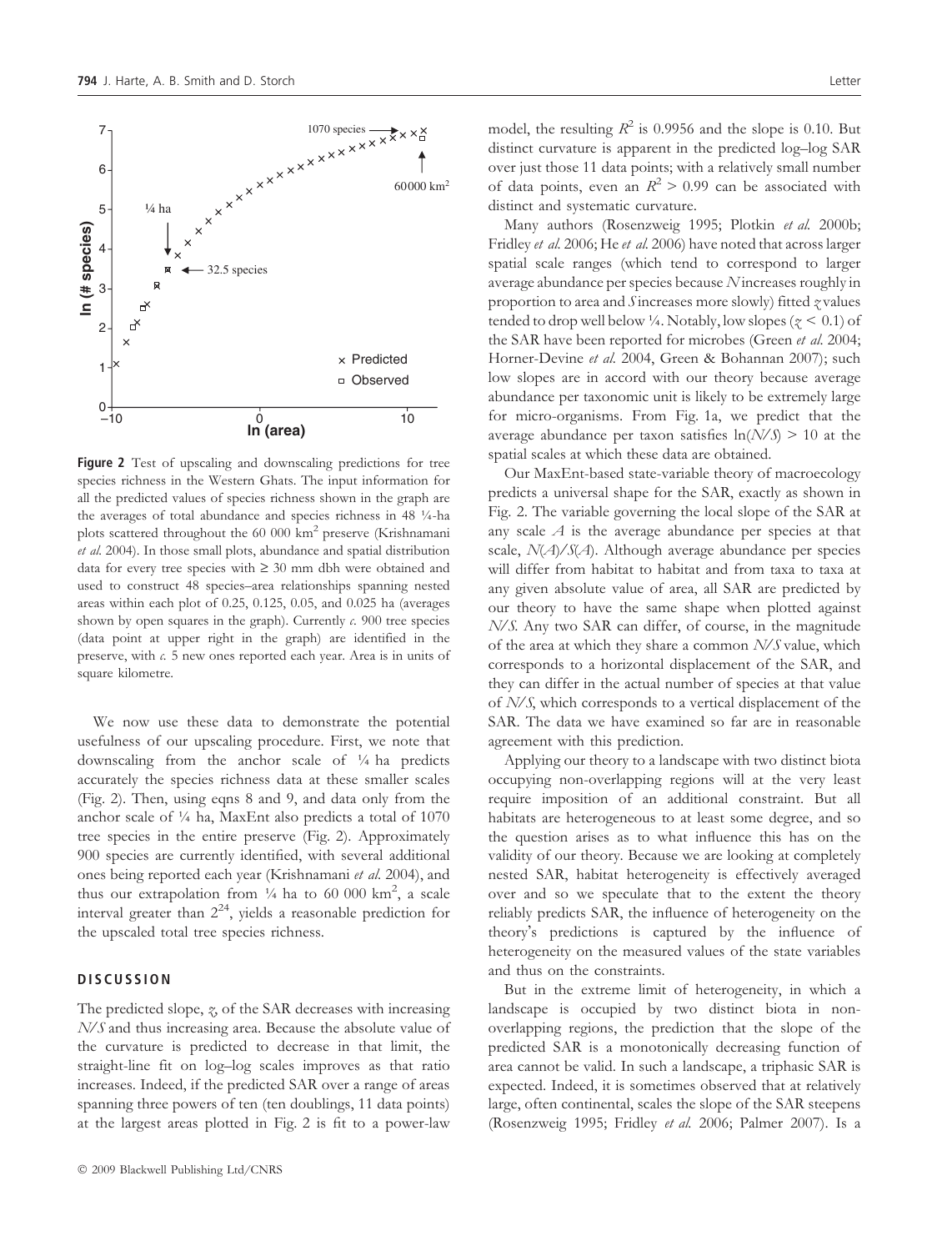MaxEnt approach capable of describing such behaviour? Three possibilities can be identified. First, it is conceivable that if the existence of two distinct biota is incorporated as a new constraint within the MaxEnt framework, the theory might make reasonable predictions. Second, it is possible that even if knowledge of the disjoint species lists is incorporated in the form of an additional constraint, an observed triphasic SAR will still not be predicted by the theory. Finally, at least in some cases it may be that empirical support for a triphasic SAR, at large spatial scales, is a consequence of not using a complete nested design in the construction of the SAR. Further analysis of each of these possibilities is warranted, and in particular we suggest that investigating procedures for incorporating information about non-overlapping species lists between distinct habitats as a constraint is likely to yield interesting insights.

We have not attempted to explain the magnitude of the scatter in the observed  $z$ -values in Fig. 1a around their central tendency. It is possible that considerable information about processes not captured in our purely informationtheoretic approach can be mined from the deviations from theory, particularly if they are observed to differ from taxa to taxa, from habitat to habitat, and from scale to scale.

Our theory provides a way of estimating species richness at biome scale from data on species richness and total abundance (summed over species) at a much smaller spatial scale. If further tests of our upscaling procedure continue to validate the technique, opportunity would exist to answer long-standing questions concerning, e.g. Amazonian insect species richness from canopy fumigation studies and largescale microbial diversity from soil cores or water samples.

Traditional methods of upscaling species richness, using nonparametric estimators (Chao & Lee 1992) or extrapolating collectors' curves, are not capable of extrapolating reliably over scale intervals as huge as in the Western Ghats (Krishnamani et al. 2004). Indeed only one other previously published method, based on a hypothesized relationship between the dependence of species richness on area and the dependence of a community similarity index on distance between small plots (Krishnamani et al. 2004), has yielded a value in the vicinity of  $10<sup>3</sup>$  for the number of tree species in the Western Ghats. Because the MaxEnt application that we use here does not predict the species similarity index, we are unable to establish whether or not the agreement between these two methods is accidental.

We note that our results, and specifically the form of eqn 6, reflect the implicit assumption in our application of MaxEnt that the individuals within a species can be considered indistinguishable; in a previous work (Harte et al. 2005, 2008), it was shown that this assumption yields realistically aggregated species-level spatial abundance distributions, whereas the assumption of distinguishability leads to an unrealistic Poisson distribution for the spatial distribution of individuals within species. The implications for spatial structure of the distinction between the assumptions of distinguishability and indistinguishability are discussed in Appendix S1.

The application (Harte et al. 2008) of MaxEnt, on which we based our findings here, is by no means the only possible approach of using MaxEnt to understand scaling patterns in ecology. More generally, the best choice of state variables, the related choices of what constraints to assume, and whether to assume distinguishability or indistinguishability (see Appendix S1) of the individuals in the system can only be determined empirically. We have demonstrated here and in Harte et al. (2008) that with the state variables and constraints described before, and with our choice of indistinguishability, a realistic set of predictions are obtained; we await seeing if other choices and applications of this powerful approach to inference under limited information in the form of constraints can provide comparably realistic predictions.

This raises the question of the generality of our findings about the dependence of the slope parameter on  $N/S$  and thus the absence of power-law behaviour for the SAR. Is non-power-law behaviour an inevitable consequence of applying MaxEnt to macroecology? Here it is essential to understand that MaxEnt is simply an algorithm for finding the least-biased shape of a probability distribution subject to known constraints on that distribution. The ecology is all in the constraints, which in our theory arise from ratios of the defining state variables,  $A$ ,  $S$ ,  $N$ , and  $E$ . Applying MaxEnt to our state variable theory, with the constraints it imposes, does indeed preclude power-law behaviour for the SAR. That is the result illustrated in Fig. 1a or Fig. 2. But applied to different constraints on the two probability distributions,  $P$  and  $\phi$  in eqn 1, one could obtain quite different results from the MaxEnt algorithm. For example, if one's prior knowledge of the species abundance distribution happened to be the values of the first and second moments of  $log(n)$ , one would obtain a log-normal distribution for  $\phi$  from MaxEnt, and for particular values of those moments, one would obtain the canonical lognormal. In addition, using certain prior information about the spatial distribution of individuals within species, one could obtain from MaxEnt a binomial distribution for  $P(m)$ , as in classical statistical mechanics. In combination, by the results of Preston and May, referred to in the Introduction, a power-law SAR would result. In that case, the predicted slope values in Fig. 1a would follow a horizontal line with  $z \sim 0.25$ , rather than falling as a function of  $N/S$ . Thus, MaxEnt by itself does not constrain the behaviour of the SAR. Again, the question for ecology is: What set of state variables and constraints derived from them, in combination with MaxEnt, leads to empirically defensible predictions?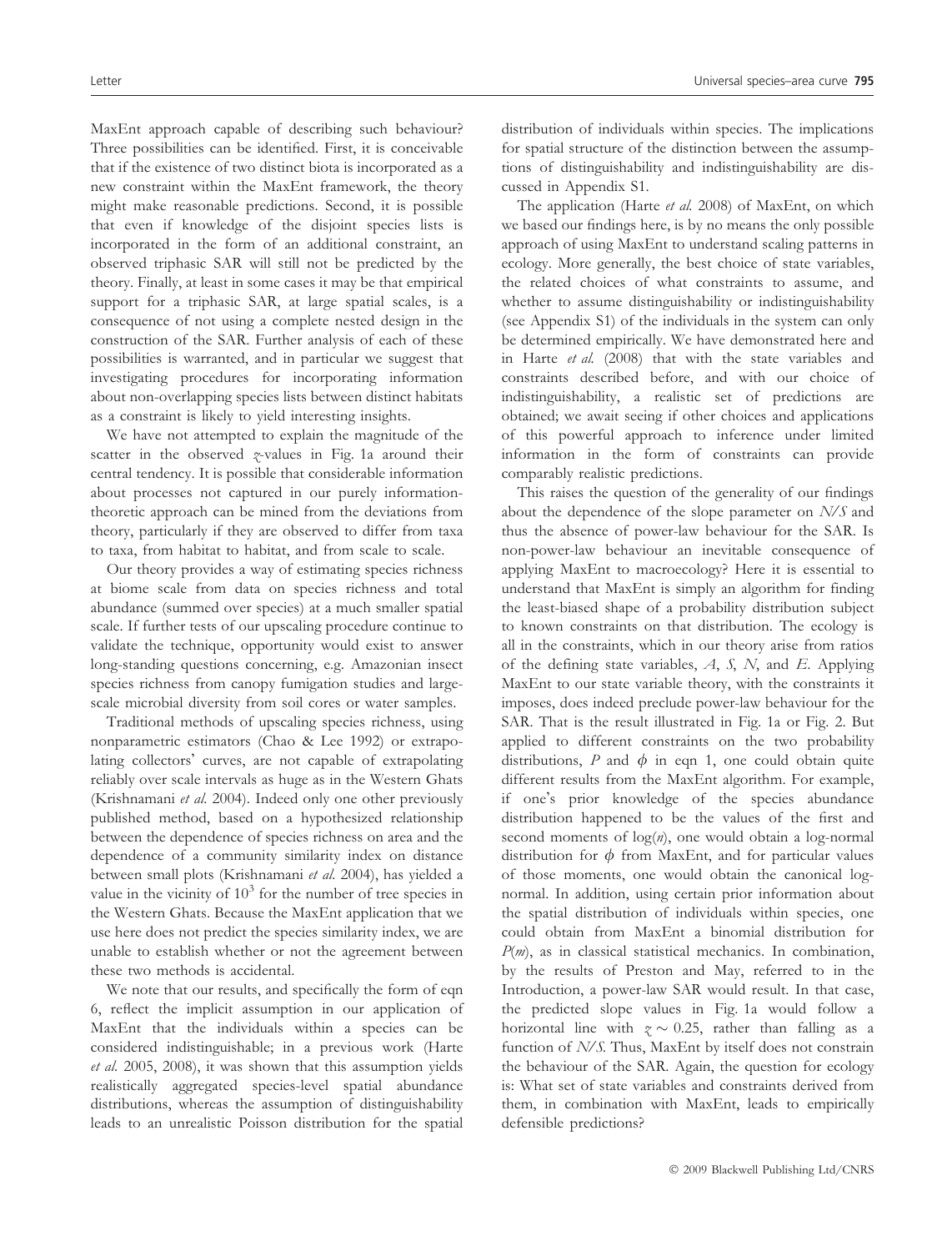Another question arises as to what constitutes the 'correct' unit of analysis in a MaxEnt application. For example, we could have carried out our analyses for genera– or family– area relationships instead of SAR. We also could have confined our analysis to just individuals and species satisfying some perhaps arbitrary criteria (e.g. only plants with yellow flowers). Nothing in the logic of MaxEnt would forbid such choices; if the constraints are selected, the procedure should generate testable predictions. Applications of MaxEnt to such taxonomic categories remain to be tested.

We conclude that MaxEnt illuminates simplicity behind the apparent wide variety of SAR observed in nature at subbiome scales. It informs us that the widely used assumption that SAR generally obeys power-law behaviour with  $c$ .  $\frac{1}{4}$ power exponents is not likely to be useful in ecology, predicting instead that over limited scale ranges nested SAR approximate power-law behaviour in the limits of  $\zeta \rightarrow 0$ . At a given scale, a single parameter, the ratio  $N/S$ , governs both the slope and curvature of nested SAR. The empirical success of this theory suggests that the hitherto less-thansuccessful search for a process-based understanding of the SAR might more productively be directed towards the arguably simpler task of finding a mechanistic explanation for observed values of average abundance per species at a specified scale.

### ACKNOWLEDGEMENTS

The authors are grateful to Richard Condit for sharing data from the Smithsonian Tropical Research Institute plot at BCI, to Jessica Green for vegetation data from the UC McLaughlin Reserve, to Jacob Godinez for data collected with J. Harte from Montane forest understory, to David Horak, Ondrej Sedlacek, Jiri Reif and Tomas Albrecht for bird data collected with D. Storch from South Africa, and to R. Krishnamani for both data and extensive insights into biodiversity from the Western Ghats. The project was supported by an NSF grant to J. Harte, an NSF REU grant to the Rocky Mountain Biological Laboratory, and grants from the Czech Ministry of Education (MSM0021620845, LC06073), and the Academy of Sciences of the Czech Republic (IAA601970801) to D. Storch. The authors benefited from conversations with Jacob Godinez, Erin Conlisk, Ken Harte, and Graham Pyke, as well as from the comments by Hugh Possingham.

# **REFERENCES**

- Brooks, T.M., Pimm, S.L. & Oyugi, J.O. (1999). Time lag between deforestation and bird extinction in tropical forest fragments. Conserv. Biol., 13, 1140–1150.
- Chao, A. & Lee, S.-M. (1992). Estimating the number of classes via sample coverage. J. Am. Statist. Assoc., 87, 210-217.
- Coleman, B. (1981). On random placement and species–area relations. J. Math. Biosci., 54, 191–215.
- Condit, R. (1998). Tropical Forest Census Plots. Springer-Verlag & R.G. Landes Co., Berlin.
- Costello, C. & Ward, M. (2006). Search, bioprospecting and biodiversity conservation. *J. Environ. Econ. Manage.*, 52, 615–626.
- Drakare, S., Lennon, J.J. & Hillebrand, H. (2006). The imprint of the geographical, evolutionary and ecological context on species-area relationships. Ecol. Lett., 9, 215-227.
- Enquist, B.J., West, G.B., Charnov, W.L. & Brown, J.H. (1999). Allometric scaling of production and life history variation in vascular plants. Nature, 401, 907–911.
- Fridley, J.D., Peet, R.K., van der Maarel, E. & Willems, J.H. (2006). Integration of local and regional species–area relationships from space-time species accumulation. Am. Nat., 168, 133–143.
- Green, J.L. & Bohannan, B.J.M. (2007). Biodiversity scaling relationships: are microorganisms fundamentally different? In: Scaling Biodiversity (eds Storch, D., Marquet, P.A. & Brown, J.H.). Cambridge University Press, Cambridge, pp. 129–149.
- Green, J.L., Harte, J. & Ostling, A. (2003). Species richness, endemism, and abundance patterns: tests of two fractal models in a serpentine grassland. Ecol. Lett., 6, 919-928.
- Green, J.L., Holmes, A.J., Westoby, M., Oliver, I., Briscoe, D., Dangerfield, M. et al. (2004). Spatial scaling of microbial eukaryote diversity. Nature, 432, 747–750.
- Harte, J., Conlisk, E., Ostling, A., Green, J.L. & Smith, A.B. (2005). A theory of spatial-structure at multiple spatial scales. Ecol. Monogr., 75, 179–197.
- Harte, J., Zillio, T., Conlisk, E. & Smith, A.B. (2008). Maximum entropy and the state variable approach to macroecology. Ecology, 89, 2700–2711.
- He, F. & Legendre, P. (2002). Species-diversity patterns derived from species-area models. Ecology, 83, 1185-1198.
- He, Z., Zhao, W., Chang, X., Chang, X. & Fang, J. (2006). Scale dependence in desert plant diversity. Biodiver. Conserv., 15, 3055– 3064.
- Horner-Devine, M., Lage, M., Hughes, J. & Bohannan, B.J.M. (2004). A taxa–area relationship for bacteria. Nature, 432, 750– 753.
- Hubbell, S.P., Foster, R.B., O'Brien, S., Wechsler, B., Condit, R., Harms, K.E. et al. (1999). Light gaps, recruitment limitation and tree diversity in a neotropical forest. Science, 283, 554–557.
- Hubbell, S.P., Condit, R. & Foster, R.B. (2005). Barro Colorado Forest Census Plot Data; URL http://ctfs.si/edu/datasets/bci.
- Jaynes, E.T. (1982). On the rationale of maximum entropy methods. Proc. Instit. Elec. Electron. Eng., 70, 939-952.
- Krishnamani, R., Kumar, A. & Harte, J. (2004). Estimating species richness at large spatial scales using data from small discrete plots. Ecography, 27, 637–642.
- Lomolino, M.V. (2001). The species–area relationship: new challenges for an old pattern. Prog. Phys. Geogr., 25, 1–21.
- May, R.M. (1975). Patterns of species abundance and diversity. In: Ecology and Evolution of Communities (eds Cody, M.L. & Diamond, J.M.). Harvard University Press, Cambridge, pp. 81–120.
- May, R.M., Lawton, J.H. & Stork, N.E. (1995). Assesing extinction rates. In: Extinction Rates (eds Lawton, J.H. & May, R.M.). Oxford University Press, Oxford, pp. 1–24.